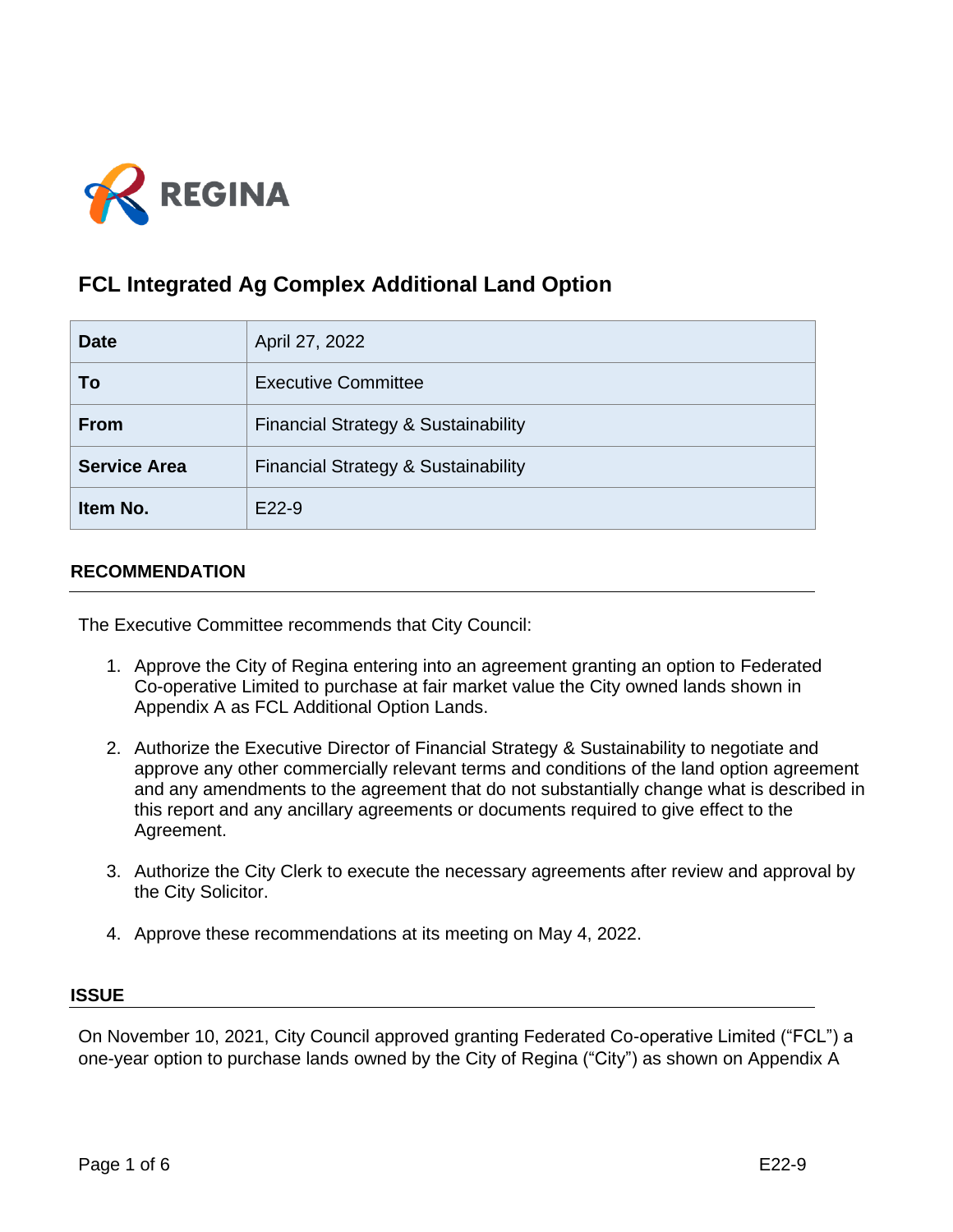("FCL Optioned Lands") for the development of a Hydrogenated Renewable Diesel Plant ("HRD") with potential development of complementary agriculture processing services. On January 17, 2022, FCL announced its intentions to move forward with development of an Integrated Agriculture Complex ("IAC") which includes the construction and operation of a 15,000 barrel per day HRD, a hydrogen plant with carbon capture, utilisation and storage technology, a feedstock pre-treatment unit and a canola crush plant (in a joint venture with AGT Foods and Ingredients). Through FCL's planning for the IAC, FCL has been challenged to the extent that it is unlikely they will be able to find a configuration that allows rail, vehicle, pipeline and utility connections between the FCL Optioned Lands and the existing refinery complex. The connectivity between parcels was discussed during the negotiation of the original option; however, as design has progressed the configuration of the FCL Optioned Lands has proven to be a significant barrier for the viability of the project.

FCL has requested that the City extend the original option to allow it to purchase additional lands in the area as shown on Appendix A as FCL Additional Option Lands. The FCL Additional Option Lands consist of 105 hectares (259 acres) of City owned land located between the current refinery and the City landfill. Sale of these lands has not previously been recommended as the City has approval from the Ministry of Environment to expand the landfill westward on to the lands.

The FCL Additional Option Lands are comprised of 52 hectares (128 acres) of land appraised at \$49,421/ha and 53 hectares (131 acres) of land appraised at \$37,066/ha. If the option is exercised the purchase price would be approximately \$4,540,000 less any deductions for land retained by the City for the Ring Road Rail Relocation Project ("RRRRP") and Fleet Street and McDonald Street widening, which may be close to 20 per cent of the land area.

As the proposed land option agreement would result in the sale of land without a public offering pursuant to *The Regina Administration Bylaw*, approval of Council is required.

# **IMPACTS**

## Economic

The estimated cost to construct the IAC is in excess of \$2 billion dollars. The IAC is projected to create 2,750 jobs during construction and 300 full time jobs once operating. Economic Development Regina estimates the will IAC add \$1.52 billion dollars (or approximately 10 per cent) in annual GDP to the Regina economy.

The IAC development aligns with City Council's Economic Prosperity Strategic Priority, Regina's 2030 Growth Plan, Economic Development Regina's Agriculture and Food Innovation Strategy and the Government of Saskatchewan's Growth Plan.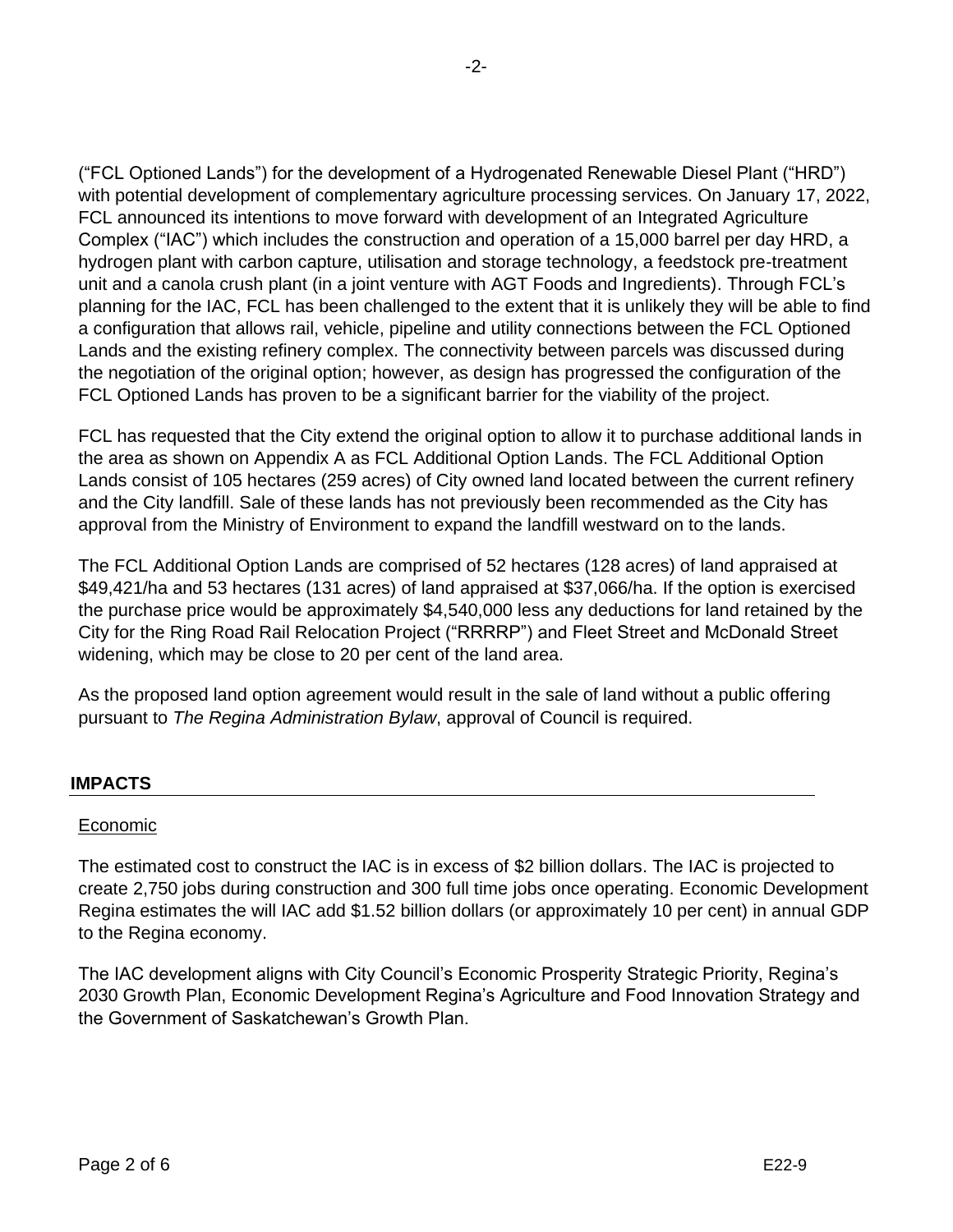## **Environmental**

Development of the IAC using the FCL Additional Option Lands is anticipated to improve the overall operating efficiency of the IAC by reducing travel distances throughout the site and allowing pipeline connections rather than transportation by railcar of certain process materials.

Development of the IAC and related environmental impacts remain consistent as previously reported in EX21-74.

## Landfill

The City obtained Ministry of Environment approval in 2010 to expand the existing landfill westward onto the lands shown as FCL Additional Option Lands in Appendix A. The current landfill area is estimated to have 27 years (or 42 per cent) of capacity remaining prior to expansion being required. The life of the landfill continues to be extended as recycling, diversion and composting efforts improve. With the sale of this land, the City will incur cost to redesign the existing landfill plan or to find an alternate location for a future landfill.

## Urban Planning

Certain urban planning benefits are anticipated should the IAC develop primarily on lands along Fleet Street, including the FCL Additional Option Lands. The benefits are:

- An increased separation distance between the heavy industrial processes associated with the IAC and the existing residential neighbourhood of Uplands and proposed residential neighbourhood of Somerset;
- A reduction in anticipated truck traffic associated with the IAC on Winnipeg Street adjacent to the residential areas. Truck traffic will be directed primarily to Fleet Street and McDonald Street entrances which are along existing major roadways; and
- Emergency response routes to the IAC will be less circuitous.

# Rail

The rail configuration associated with RRRRP is particularly complex as it crosses the CN rail line. If FCL develops the IAC using the FCL Additional Option Lands it is anticipated that the RRRRP rail configuration will be simplified and reduce future costs associated with the project. Further, as FCL and RRRRP rail configuration plans progress, Administration anticipates there may be opportunities to leverage some of FCL's rail investment to support the RRRRP, similar to the agreement the City has reached with Viterra to leverage their rail investment to support the future RRRRP.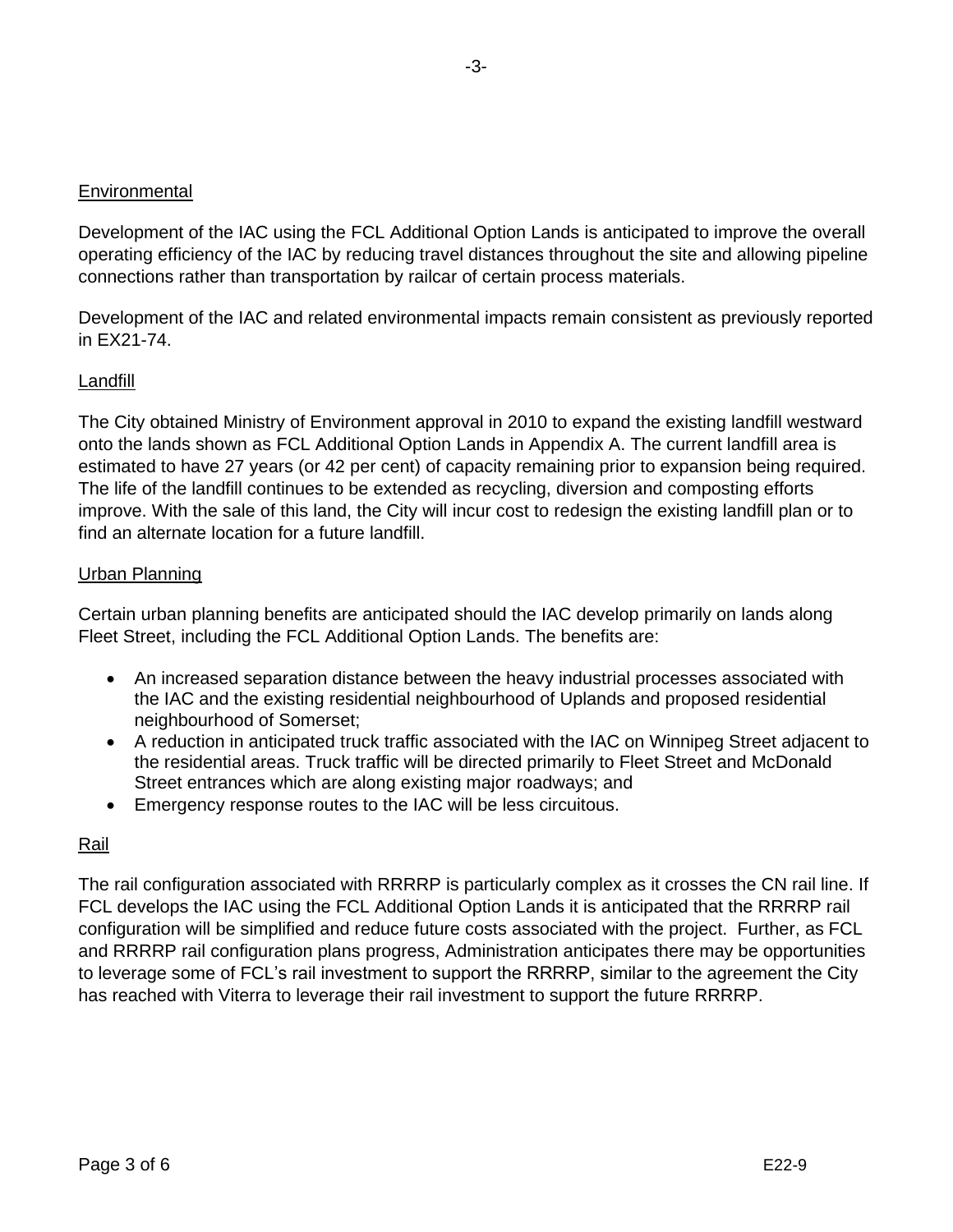#### **OTHER OPTIONS**

Executive Committee could decide to not approve the option agreement which may result in FCL pursuing other geographical locations for this development resulting in the loss of the economic opportunity. Further, it may impact FCL's view of the City's support of FCL which already has a significant economic presence in the City including being a major employer, community contributor and tax payer.

#### **COMMUNICATIONS**

Council is required to give public notice prior to considering approval of an option to purchase City owned lands without a public offering. Notice was advertised on April 23, 2022, on the City website, public notice board and in the CityPage section of the Leader Post in accordance with *The Public Notice Policy Bylaw, 2020*. The decision of City Council will be provided to FCL.

#### **DISCUSSION**

FCL has encountered significant challenges planning the IAC across various parcels of land. FCL has requested an option agreement to purchase the FCL Additional Option Lands to provide flexibility in planning the development and related connections for road, rail, utilities, and pipelines between the land parcels and the existing refinery complex.

While the sale of these lands would require the City to form an alternate plan for expansion of the landfill, there is sufficient time to consider various options. In 2016, the City purchased the half section of land directly east of the landfill for the City's Waste Management Center, Public Works Facility and other City services. In considering FCL's current request, the City met with the Ministry of Environment to discuss the possibility of expanding the landfill eastward. The Ministry outlined a formal process through which application must be made to alter the current approval. The Ministry also confirmed that no significant legislative changes have occurred that would indicate that such an approval could not be obtained. If the Option to purchase the FCL Additional Option Lands is exercised by FCL, the City will review current land use plans for the lands east of the landfill and undertake the work required to consider an alternate landfill expansion plan. Though additional work is involved in pursuing regulatory approval, there may be a significant savings to the City in eliminating the Fleet Street realignment required to accommodate an expansion of the landfill to the west. Should FCL not proceed with development of the IAC, the City shall have the right to take back the Additional Option Lands at the same price as optioned to FCL.

Administration recommends that Council grant FCL the option to purchase the FCL Additional Option Lands on the terms outlined in this report, noting that the City needs to retain ownership of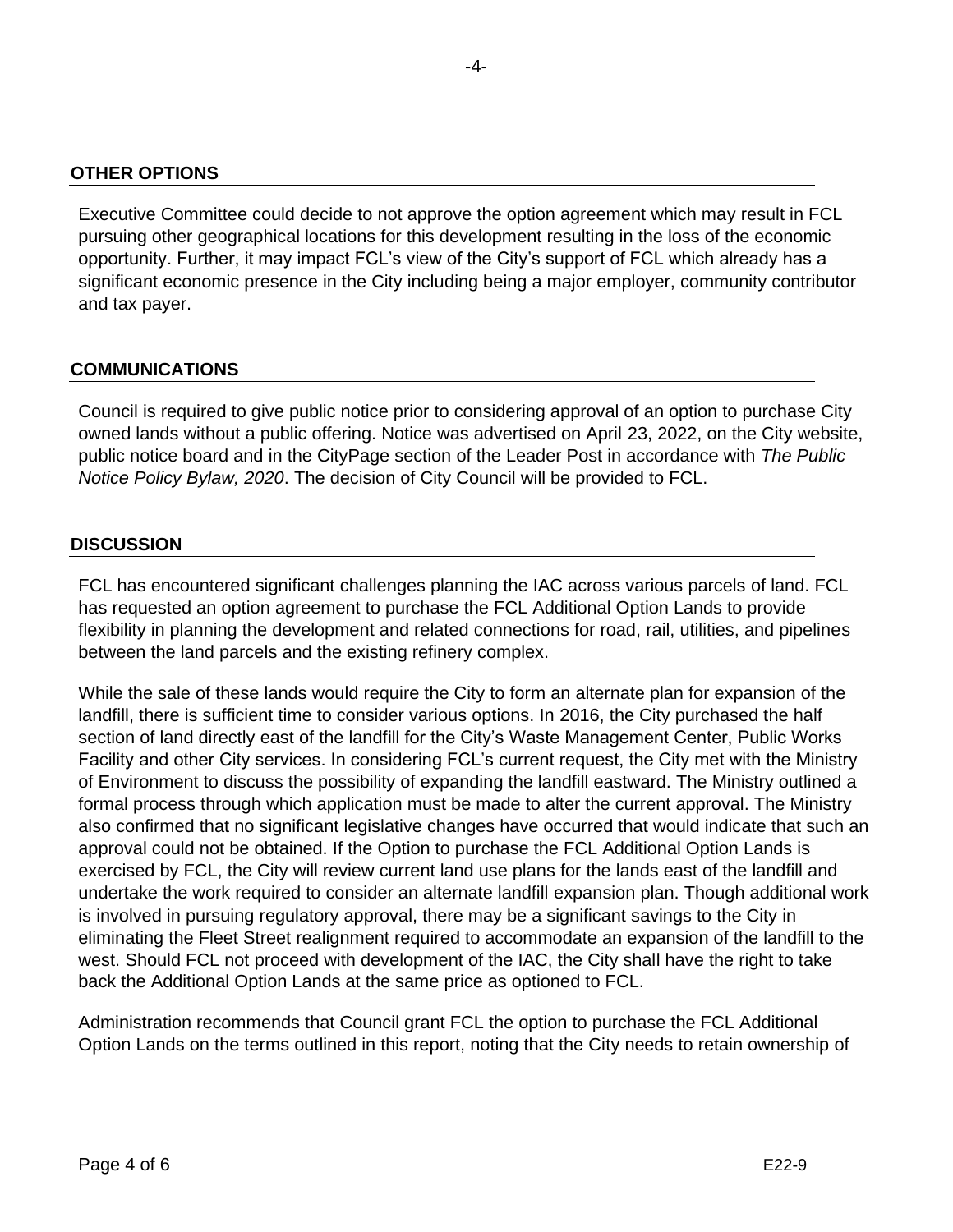certain portions of the City owned lands to accommodate the RRRRP and potential widening of Fleet Street and McDonald Street as shown on Appendix B as Additional Protected Rail Land.

Key terms that would be included in the land option agreement are:

- The land purchase option would be for 105 hectares of land within the City as shown on Appendix A noted as FCL Additional Option Lands, less any land required for RRRRP and potential Fleet Street and McDonald Street widening.
- The sale price shall be at the fair market value of \$49,421/ha for land in the southern parcel and \$37,066/ha for land in the northern parcel.
- The option would need to be exercised by January 27, 2023, making it consistent with the previously executed option agreement.
- The City would have the right to take back the FCL Additional Option Lands on the same terms as sold if no material work has commenced on construction of the IAC within 2 years of transfer of the lands to FCL. FCL would be provided the ability to extend the take back period by an additional 2 years providing that FCL can demonstrate they are actively working to construct the IAC on the FCL Optioned Lands or the FCL Additional Option Lands (the intent is to recognize FCL has significant feasibility work to undertake, while balancing the need for the lands not to be tied up if development is not going to occur).
- The ability of FCL to acquire any portions of the Protected Rail Land and Additional Protected Rail Land that becomes available once the rail routes are finalized, on the same terms and price.
- The return of optioned lands (including the original optioned lands) that are not required for the development of the IAC to the City at the same sale price as sold to FCL so that such lands may be developed or sold by the City.

Administration has based its recommendation on the following considerations:

- 1. The positive economic impact associated with the development of the IAC. Should it proceed within the City of Regina, the IAC will produce a significant number of employment opportunities for residents, generate significant property tax revenue for the City, produce meaningful land sale revenue well in advance of anticipated development, and increase the GDP of the Regina region by upwards of 10 per cent.
- 2. The planned landfill expansion is not an immediate need and improvements in waste management practices continue to extend the life of the current landfill. A modification to the current expansion plan may permit an eastward expansion though no certainty will be available during the timeframe in which Council must decide this matter.
- 3. Locating the IAC along Fleet Street increases the separation between existing and proposed residential development and industrial uses, as well as it locates the facility along an existing major roadway.
- 4. Locating the IAC along Fleet Street may reduce the complexity of the rail alignment in the RRRRP thereby limiting the cost of the RRRRP.